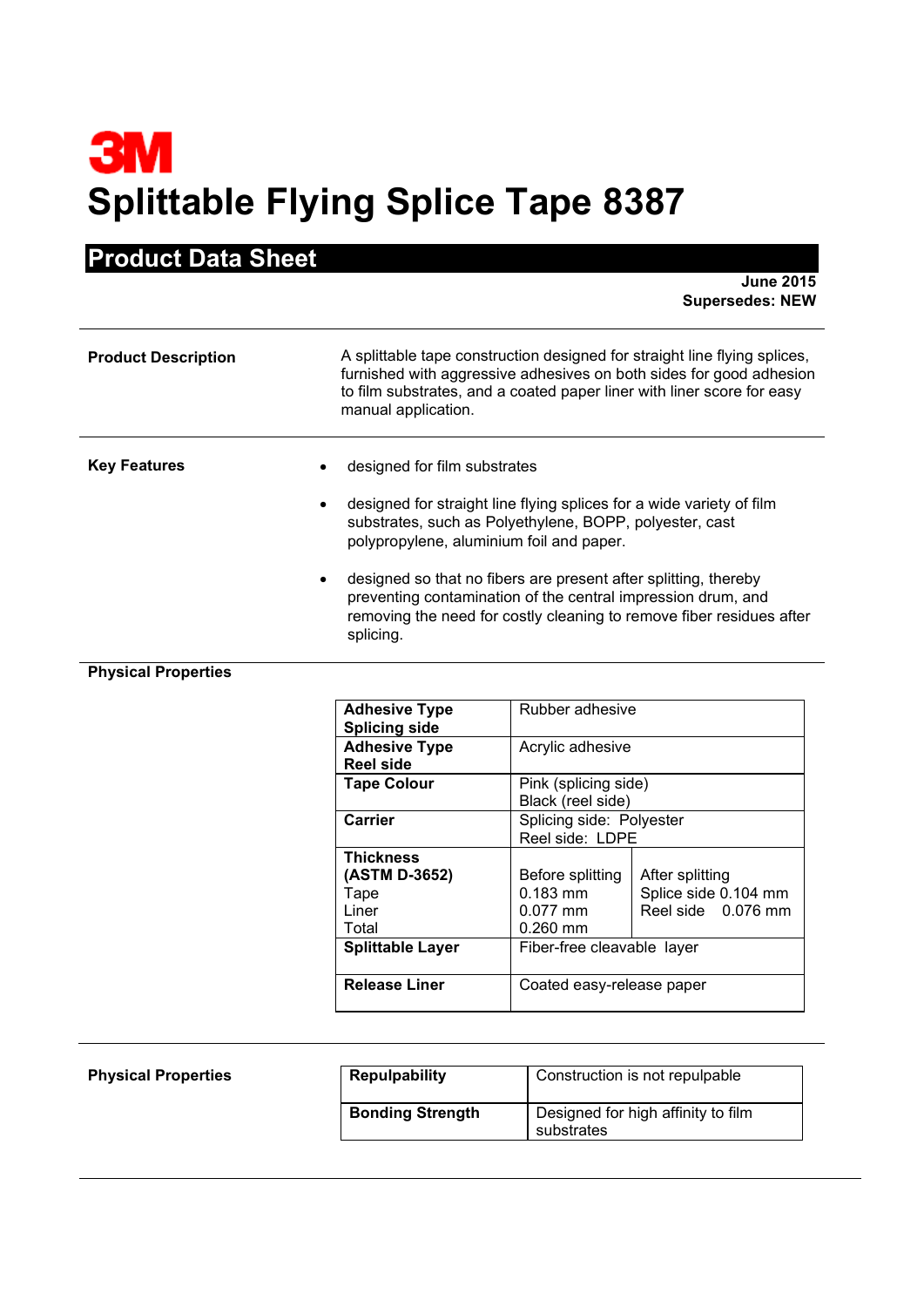| <b>Storage</b>                                                                                                          | 3M™ Splittable Flying Splice Tape 8387 should be stored in the original<br>carton at $16^{\circ}$ C - 27°C and 40 - 60% Relative Humidity.<br>It is recommended that the protective liner be removed just prior to<br>splicing, rather than leaving film rolls with prepared splice patterns in<br>storage without the protective liner.                                                                                                                                                                                                                                                                                                                                                                                                                                                                                                              |  |
|-------------------------------------------------------------------------------------------------------------------------|-------------------------------------------------------------------------------------------------------------------------------------------------------------------------------------------------------------------------------------------------------------------------------------------------------------------------------------------------------------------------------------------------------------------------------------------------------------------------------------------------------------------------------------------------------------------------------------------------------------------------------------------------------------------------------------------------------------------------------------------------------------------------------------------------------------------------------------------------------|--|
| <b>Shelf Life</b>                                                                                                       | 12 months from date of manufacture by 3M when stored in the original<br>carton at the conditions specified in "Storage."                                                                                                                                                                                                                                                                                                                                                                                                                                                                                                                                                                                                                                                                                                                              |  |
| <b>For Additional Information</b>                                                                                       | To request additional product information or to arrange for sales<br>assistance, please call your local sales representative.<br>Address correspondence to: 3M                                                                                                                                                                                                                                                                                                                                                                                                                                                                                                                                                                                                                                                                                        |  |
| <b>Important Notice</b>                                                                                                 | All statements, technical information and recommendations contained in<br>this document are based upon tests or experience that 3M believes are<br>reliable. However, many factors beyond 3M's control can affect the use<br>and performance of a 3M product in a particular application, including the<br>conditions under which the product is used and the time and<br>environmental conditions in which the product is expected to perform.<br>Since these factors are uniquely within the user's knowledge and control,<br>it is essential that the user evaluate the 3M product to determine whether<br>it is fit for a particular purpose and suitable for the user's method or<br>application. All questions of liability relating to this product are governed<br>by the terms of the sale subject, where applicable, to the prevailing law. |  |
| Values presented have been determined by standard test methods and are average values not to be used for specification  |                                                                                                                                                                                                                                                                                                                                                                                                                                                                                                                                                                                                                                                                                                                                                                                                                                                       |  |
| purposes. Our recommendations on the use of our products are based on tests believed to be reliable but we would ask    |                                                                                                                                                                                                                                                                                                                                                                                                                                                                                                                                                                                                                                                                                                                                                                                                                                                       |  |
| that you conduct your own tests to determine their suitability for your applications.                                   |                                                                                                                                                                                                                                                                                                                                                                                                                                                                                                                                                                                                                                                                                                                                                                                                                                                       |  |
| This is because 3M cannot accept any responsibility or liability direct or consequential for loss or damage caused as a |                                                                                                                                                                                                                                                                                                                                                                                                                                                                                                                                                                                                                                                                                                                                                                                                                                                       |  |
| result of our recommendations.                                                                                          |                                                                                                                                                                                                                                                                                                                                                                                                                                                                                                                                                                                                                                                                                                                                                                                                                                                       |  |

3M is a trademark of the 3M Company.